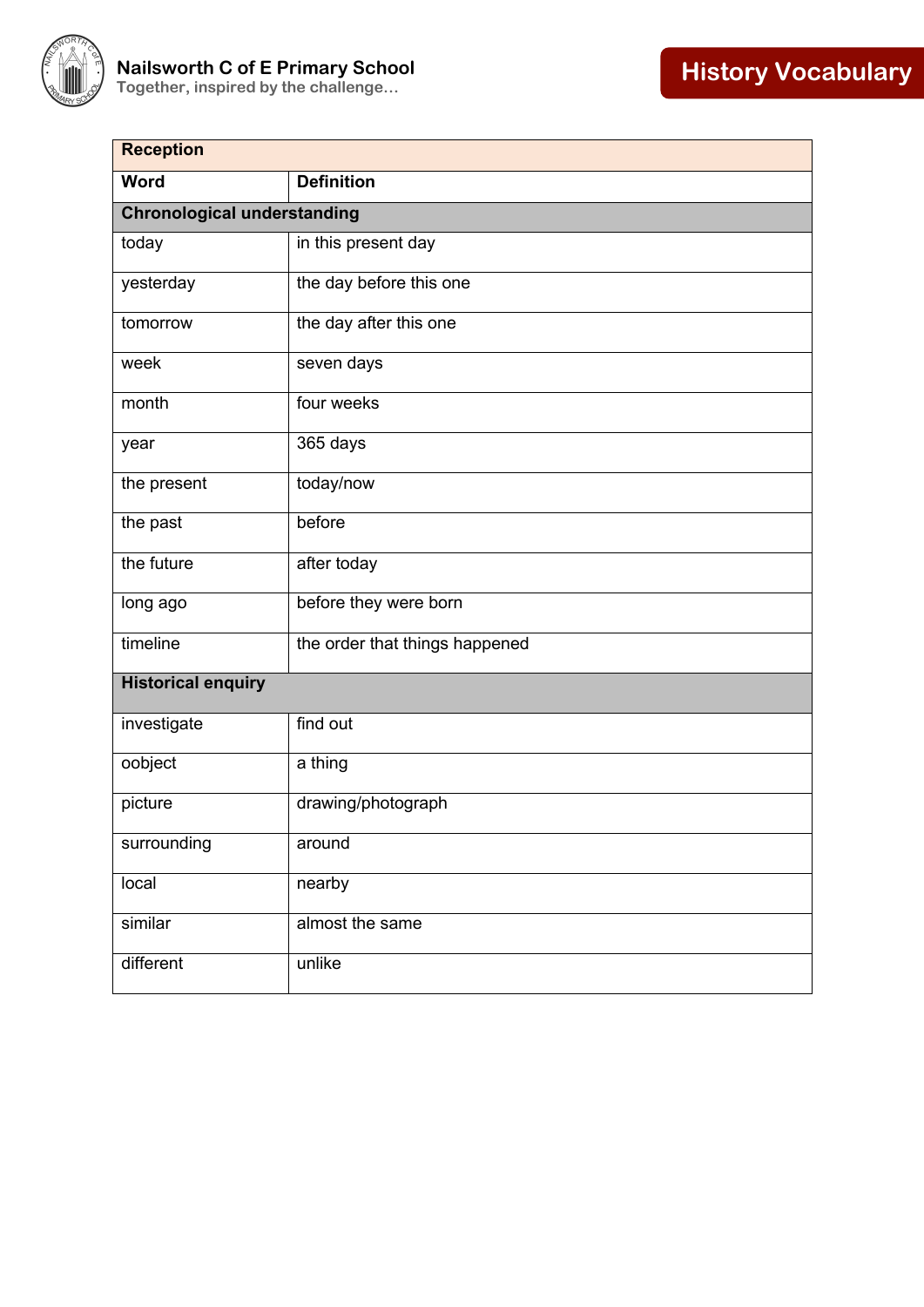

| Year 1                             |                                                                                                             |  |
|------------------------------------|-------------------------------------------------------------------------------------------------------------|--|
| <b>Chronological understanding</b> |                                                                                                             |  |
| Word                               | <b>Definition</b>                                                                                           |  |
| today                              | in this present day                                                                                         |  |
| yesterday                          | the day before this one                                                                                     |  |
| tomorrow                           | the day after this one                                                                                      |  |
| week                               | seven days                                                                                                  |  |
| month                              | four weeks                                                                                                  |  |
| year                               | 365 days                                                                                                    |  |
| the present                        | today/now                                                                                                   |  |
| the past                           | before                                                                                                      |  |
| the future                         | after today                                                                                                 |  |
| long ago                           | before they were born                                                                                       |  |
| ancient                            | something from a very long time ago.                                                                        |  |
| modern                             | having to do with the present or current times.                                                             |  |
| timeline                           | it is used to describe the order in which events happened.                                                  |  |
| <b>Historical enquiry</b>          |                                                                                                             |  |
| investigate                        | to observe or study by close examination                                                                    |  |
| object                             | anything that has shape or form and can be seen or touched.                                                 |  |
| artefact                           | an object of historical interest                                                                            |  |
| picture                            | an image of something or someone formed on a surface (as by<br>drawing, painting, printing, or photography) |  |
| photograph                         | an image, or picture, that has been captured using a camera.                                                |  |
| surrounding                        | around a place                                                                                              |  |
| local                              | close by                                                                                                    |  |
| similar                            | the same                                                                                                    |  |
| different                          | not the same                                                                                                |  |
| houses                             | a place where someone lives                                                                                 |  |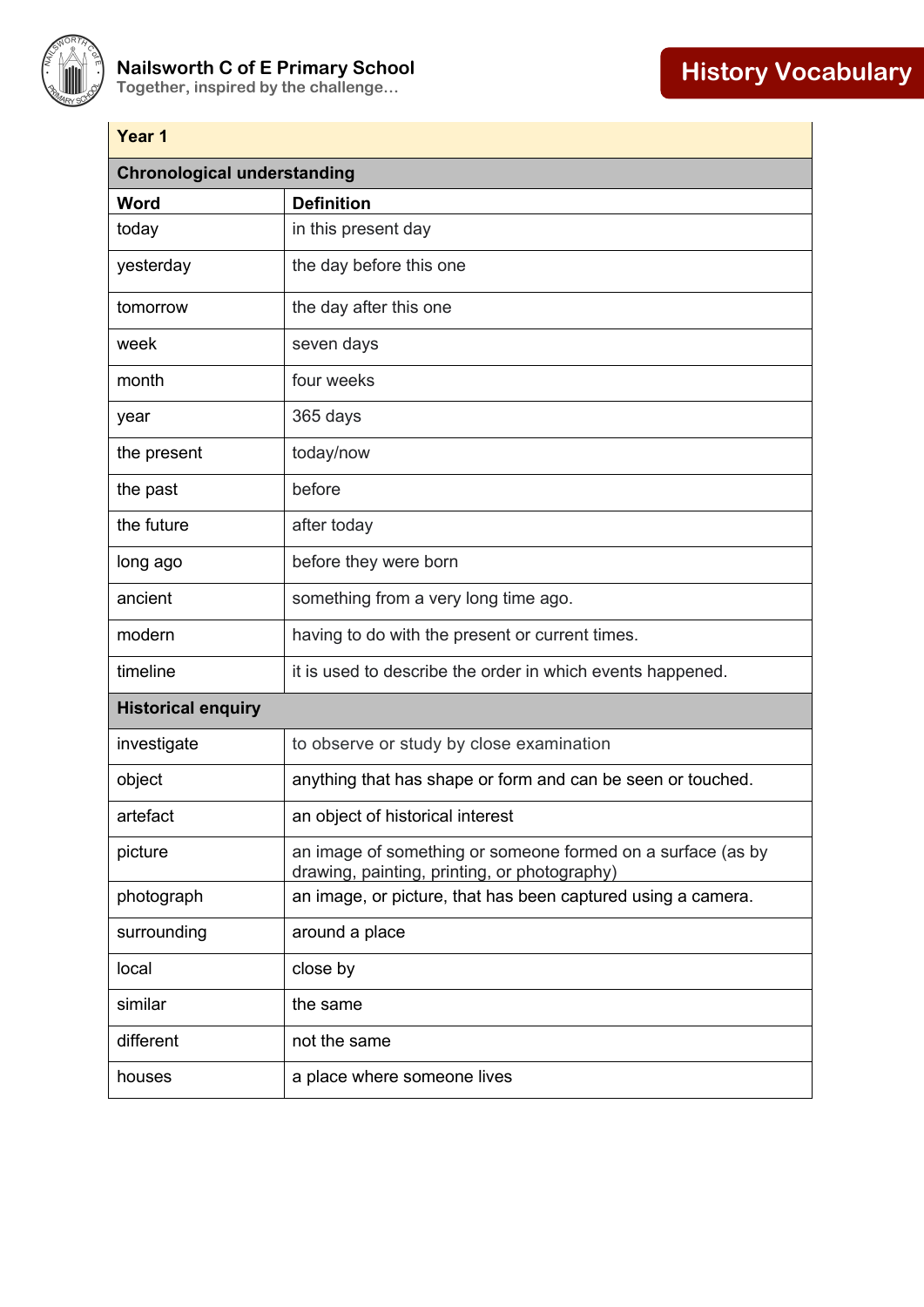

| <b>Year 1 (continued)</b>             |                                                                                                                                          |  |
|---------------------------------------|------------------------------------------------------------------------------------------------------------------------------------------|--|
| <b>Changes within living memory</b>   |                                                                                                                                          |  |
| siblings                              | a brother or sister                                                                                                                      |  |
| parent                                | a mother or father                                                                                                                       |  |
| grand parent                          | a parent of someone's father or mother                                                                                                   |  |
| great grand parent                    | the parent of a person's grandparent                                                                                                     |  |
| change                                | to make or become different                                                                                                              |  |
| memory                                | information stored in the brain                                                                                                          |  |
| living memory                         | during a time that can be remembered by people who are still alive                                                                       |  |
| lifetime                              | the time during which a person's life goes on                                                                                            |  |
| remember                              | to think of again                                                                                                                        |  |
| <b>The Gunpowder Plot</b>             |                                                                                                                                          |  |
| <b>Guy Fawkes</b>                     | a British soldier who was involved in a plan to attack the Parliament<br>and King James I                                                |  |
| parliament                            | a group of people who make the laws for a country                                                                                        |  |
| gunpowder                             | a black powder that explodes when touched with fire                                                                                      |  |
| government                            | something that makes the law of the land and ensures that all the<br>people in that nation or community are treated fairly by those laws |  |
| traitor                               | a person who betrays his or her country                                                                                                  |  |
| peasant                               | a poor person                                                                                                                            |  |
| <b>Elizabeth I and Queen Victoria</b> |                                                                                                                                          |  |
| Queen Elizabeth                       | Queen of England and Ireland from 17th November 1558 to 24th<br>March 1603                                                               |  |
| Elizabethans                          | Elizabethan Era took place from 1558 to 1603                                                                                             |  |
| Queen Victoria                        | Queen of the United Kingdom from 1837 to 1901                                                                                            |  |
| Victorians                            | people who lived during the reign of Queen Victoria                                                                                      |  |
| reign                                 | a time when a queen or king rules over a country                                                                                         |  |
| monarch                               | a ruler such as a king, queen, or emperor                                                                                                |  |
| royal                                 | relating to a king or queen                                                                                                              |  |
| United Kingdom                        | a country made up of four parts: England, Scotland, Wales, and<br>Northern Ireland.                                                      |  |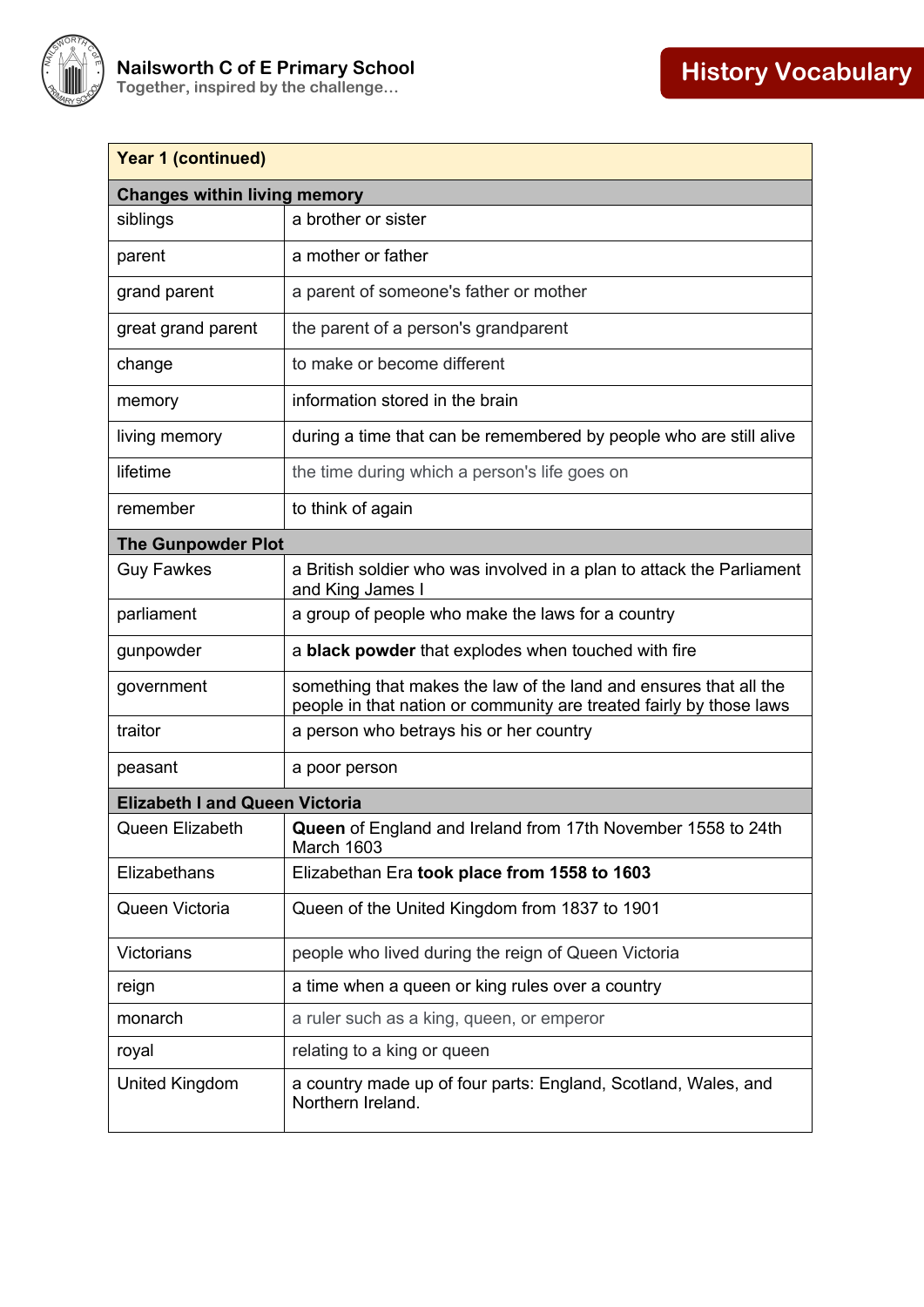

| Year <sub>2</sub>                  |                                                                                                             |  |
|------------------------------------|-------------------------------------------------------------------------------------------------------------|--|
| Word                               | <b>Definition</b>                                                                                           |  |
| <b>Chronological understanding</b> |                                                                                                             |  |
| sequence                           | The following of one thing after another                                                                    |  |
| decade                             | a period of 10 years.                                                                                       |  |
| century                            | a period of 100 years.                                                                                      |  |
| chronological                      | arranged in order of time                                                                                   |  |
| ancient                            | something from a very long time ago.                                                                        |  |
| modern                             | having to do with the present or current times.                                                             |  |
| timeline                           | the order in which events happened.                                                                         |  |
| period                             | a section of time in history.                                                                               |  |
| <b>Historical enquiry</b>          |                                                                                                             |  |
| investigate                        | to observe or study by close examination                                                                    |  |
| artefact                           | an object of historical interest                                                                            |  |
| picture                            | an image of something or someone formed on a surface (as by<br>drawing, painting, printing, or photography) |  |
| photograph                         | an image, or picture, that has been captured using a camera.                                                |  |
| surrounding                        | around something or a place                                                                                 |  |
| local                              | close by                                                                                                    |  |
| similar                            | having characteristics in common                                                                            |  |
| different                          | unlike                                                                                                      |  |
| observe                            | look at something closely                                                                                   |  |
| changes                            | to make or become different                                                                                 |  |
| historian                          | a person who studies or writes about history.                                                               |  |
| historical event                   | famous or important time in history                                                                         |  |
| <b>The Royal Family</b>            |                                                                                                             |  |
| Queen Elizabeth II                 | Queen of the United Kingdom and 14 other Commonwealth realms                                                |  |
| monarch                            | a ruler such as a king, queen, or emperor                                                                   |  |
| reign                              | a time when a queen or king rules over a country                                                            |  |
| <b>Buckingham Palace</b>           | the London home of the British king or queen since 1837                                                     |  |
| jubilee                            | a special anniversary of an event                                                                           |  |
| royal                              | relating to a king or queen                                                                                 |  |
| succession                         | following or coming after someone else                                                                      |  |
| throne                             | the chair used by a monarch for ceremonies                                                                  |  |
| crown                              | a covering for the head often made of gold or silver and decorated<br>with jewels.                          |  |
| ruler                              | a person who rules or leads                                                                                 |  |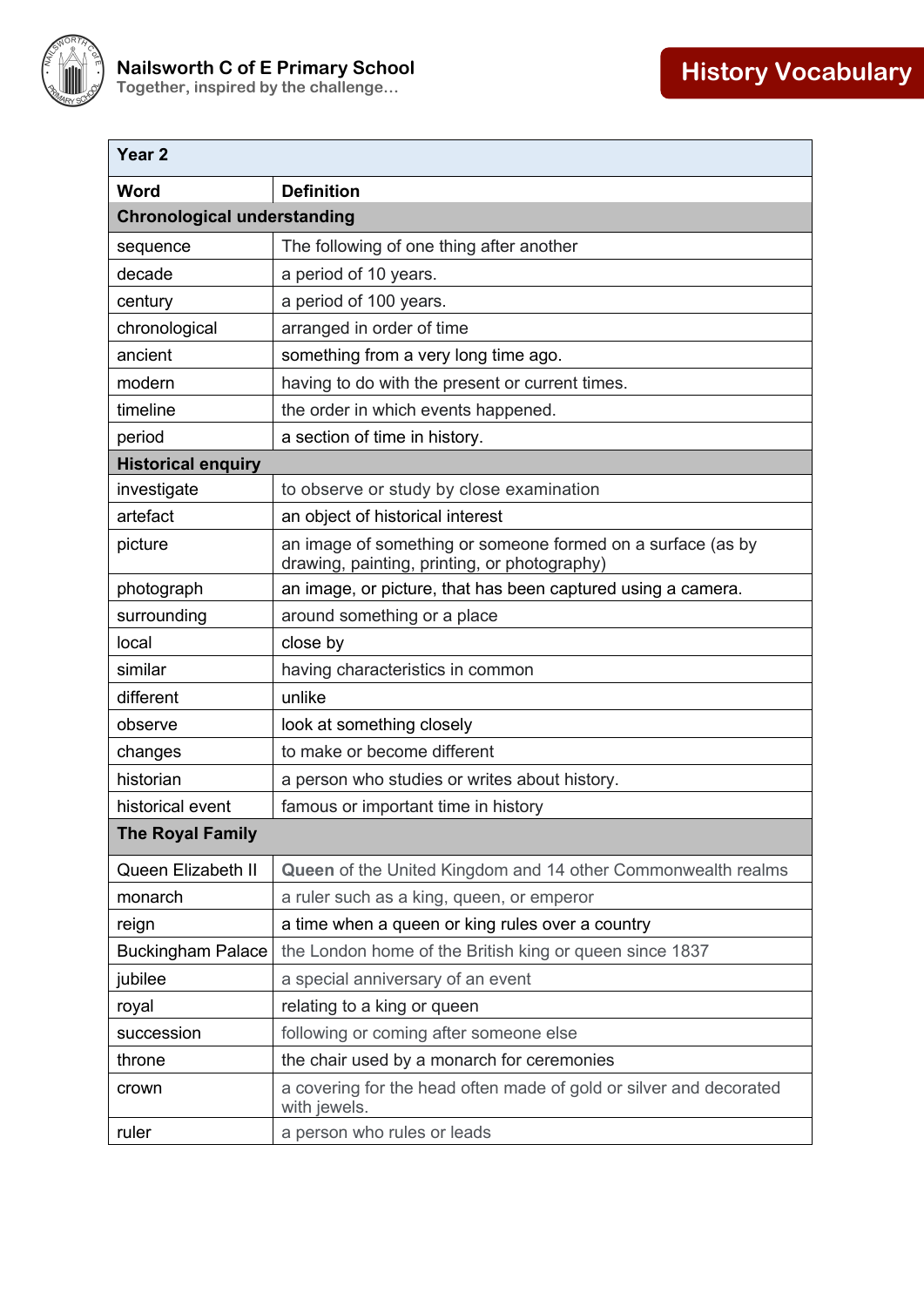

| Year 2 (continued)              |                                                                                                                                                                                                                                                                                         |
|---------------------------------|-----------------------------------------------------------------------------------------------------------------------------------------------------------------------------------------------------------------------------------------------------------------------------------------|
| <b>The Great Fire of London</b> |                                                                                                                                                                                                                                                                                         |
| London                          | the capital city of England                                                                                                                                                                                                                                                             |
| 17 <sup>th</sup> Century        | the century from 1601 to 1700                                                                                                                                                                                                                                                           |
| <b>Pudding Lane</b>             | a small street in London where the Great Fire of London started in<br>1666.                                                                                                                                                                                                             |
| <b>River Thames</b>             | the main waterway of England since the time of the ancient<br>Romans.                                                                                                                                                                                                                   |
| plague                          | caused by tiny living things called bacteria. It is mostly a disease of<br>rats. Fleas that bite infected rats pick up the plague bacteria. They<br>then spread it to other rats or to people through bites. Infected<br>people sometimes spread the disease to others when they cough. |
| rebuilt                         | to build again or to repair                                                                                                                                                                                                                                                             |
| <b>Great Fire</b>               | In 1666, a huge fire that started in a tiny bakery burned down most<br>of London. The fire was so big that it was called the Great Fire of<br>London.                                                                                                                                   |
| <b>Samuel Pepys</b>             | (1633–1703) is most famous for the diary he kept for almost a<br>decade while living in 17th century London.                                                                                                                                                                            |
| Tower of London                 | is a medieval castle that has served many purposes.                                                                                                                                                                                                                                     |
| architect                       | a person who designs buildings                                                                                                                                                                                                                                                          |
| Sir Christopher Wren            | He designed 51 churches in London after the Great Fire of<br>London, including St. Paul's Cathedral                                                                                                                                                                                     |
| <b>Explorers</b>                |                                                                                                                                                                                                                                                                                         |
| exploration                     | searching an unfamiliar area in order to learn about it                                                                                                                                                                                                                                 |
| discovery                       | finding out or learning about something for the first time                                                                                                                                                                                                                              |
| unknown                         | not known or not familiar.                                                                                                                                                                                                                                                              |
| pilot                           | a person that drives a vehicle such as an airplane, spacecraft, or<br>boat.                                                                                                                                                                                                             |
| sailor                          | a person who works on or controls a boat or ship as part of the<br>crew.                                                                                                                                                                                                                |
| captain                         | a leader of a group                                                                                                                                                                                                                                                                     |
| astronaut                       | a special kind of scientist that takes a spaceship to outer space to<br>study things                                                                                                                                                                                                    |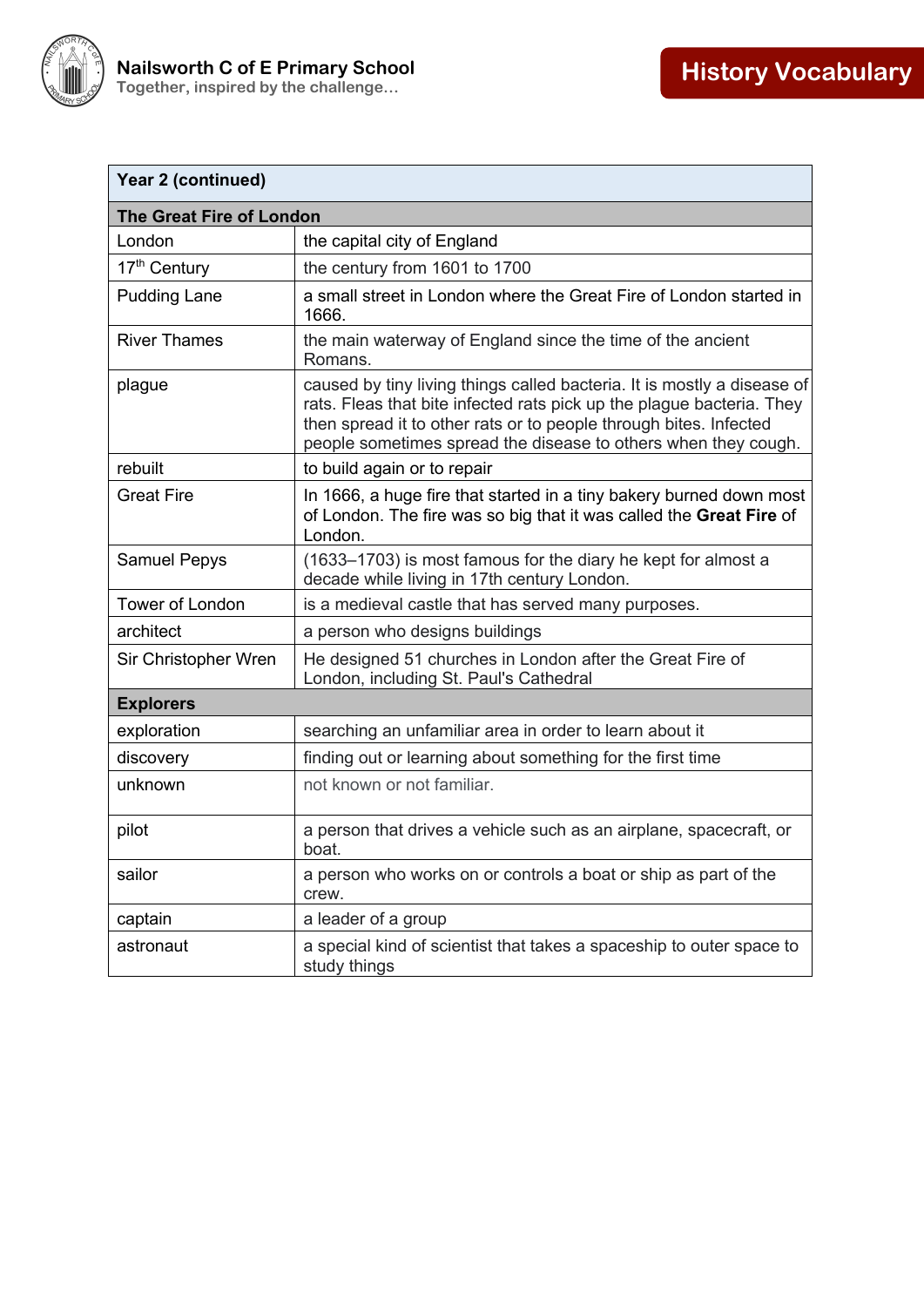

| Year <sub>3</sub>                  |                                                                                                                                                                                                                                         |  |
|------------------------------------|-----------------------------------------------------------------------------------------------------------------------------------------------------------------------------------------------------------------------------------------|--|
| Word                               | <b>Definition</b>                                                                                                                                                                                                                       |  |
| <b>Chronological understanding</b> |                                                                                                                                                                                                                                         |  |
| sequence                           | one thing after another                                                                                                                                                                                                                 |  |
| decade                             | a period of 10 years.                                                                                                                                                                                                                   |  |
| century                            | a period of 100 years.                                                                                                                                                                                                                  |  |
| chronological                      | arranged in or according to the order of time                                                                                                                                                                                           |  |
| ancient                            | something from a very long time ago.                                                                                                                                                                                                    |  |
| modern                             | having to do with the present or current times.                                                                                                                                                                                         |  |
| timeline                           | the order in which events happened.                                                                                                                                                                                                     |  |
| period                             | a section of time in history.                                                                                                                                                                                                           |  |
| <b>Historical enquiry</b>          |                                                                                                                                                                                                                                         |  |
| investigate                        | to observe or study by close examination                                                                                                                                                                                                |  |
| artefact                           | an object of historical interest                                                                                                                                                                                                        |  |
| picture                            | an image of something or someone formed on a surface (as by<br>drawing, painting, printing, or photography)                                                                                                                             |  |
| locality                           | a place and its surroundings                                                                                                                                                                                                            |  |
| similar                            | having characteristics in common                                                                                                                                                                                                        |  |
| different                          | unlike                                                                                                                                                                                                                                  |  |
| changes                            | to make or become different                                                                                                                                                                                                             |  |
| historian                          | a person who studies or writes about history.                                                                                                                                                                                           |  |
| historical event                   | famous or important time in history                                                                                                                                                                                                     |  |
| eye-witness account                | a description given by someone who was present at an event.                                                                                                                                                                             |  |
| primary source                     | Information and objects that come from the time being studied.                                                                                                                                                                          |  |
| secondary source                   | interpretations of information and objects which are produced after<br>the time being studied.                                                                                                                                          |  |
| archaeologist                      | Someone who studies things that people made, used, and left<br>behind. The goal of archaeology is to understand what people of<br>the past were like and how they lived. Scientists who study<br>archaeology are called archaeologists. |  |
| <b>Ancient Egypt</b>               |                                                                                                                                                                                                                                         |  |
| civilisation                       | a human society with well-developed rules and government, often<br>where technology and the arts are considered important.                                                                                                              |  |
| empire                             | A group of countries or states that is ruled by one ruler or country.                                                                                                                                                                   |  |
| pharaoh                            | the most powerful person in ancient Egypt                                                                                                                                                                                               |  |
| tomb                               | a building to hold a dead person                                                                                                                                                                                                        |  |
| sarcophagus                        | a stone coffin used for Egyptian leaders                                                                                                                                                                                                |  |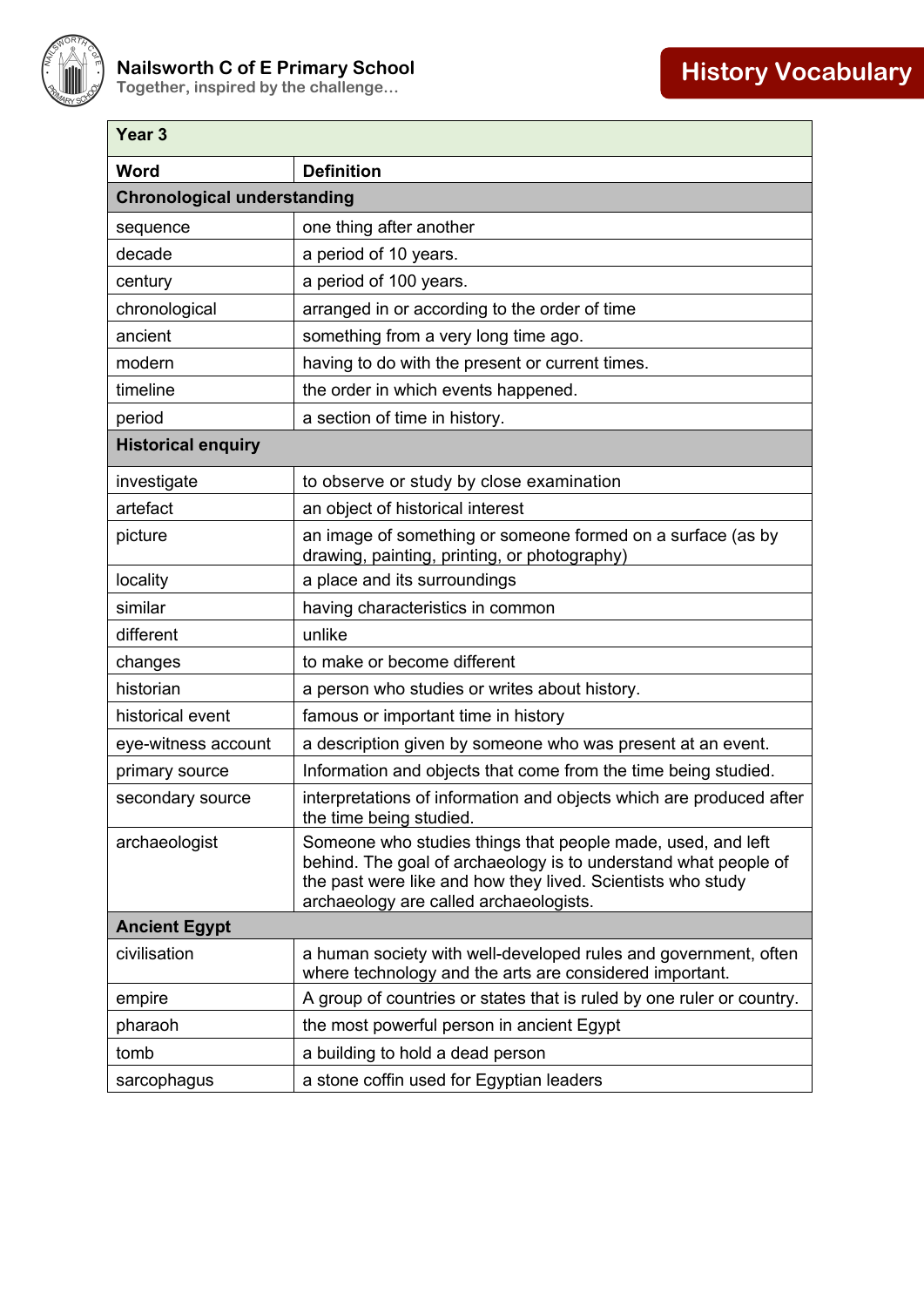

| <b>Year 3 (continued)</b>   |                                                                                                           |
|-----------------------------|-----------------------------------------------------------------------------------------------------------|
| sphinx                      | a mythical creature with lion body and human head                                                         |
| <b>Nile</b>                 | a major river that flows through Egypt                                                                    |
| hieroglyphics               | a writing system using symbols                                                                            |
| papyrus                     | a reed used to make a writing material                                                                    |
| Tutankhamen                 | a well-known Egyptian pharaoh                                                                             |
| afterlife                   | life after death                                                                                          |
| pyramid                     | a stone structure built by the ancient Egyptians                                                          |
| mummification               | preserving a body for the afterlife                                                                       |
| <b>Stone Age - Iron Age</b> |                                                                                                           |
| ancestors                   | deceased members of a family from far back on the family tree.                                            |
| barter                      | the exchange of goods without using money.                                                                |
| extinction                  | when an entire species of animal or plant disappears or dies.                                             |
| henge                       | a circular monument made of wood or stone.                                                                |
| homo habilis                | This means 'handy man' as they were the first species to make<br>tools.                                   |
| homo sapiens                | this means 'wise man'.                                                                                    |
| <b>Neolithic</b>            | also known as 'the new stone age'. This period began about<br>10,000 years ago.                           |
| Palaeolithic                | the Old Stone Age, this period began 2 million years ago when the<br>first tools were made.               |
| settlement                  | a place, typically one which has previously been uninhabited,<br>where people establish a community.      |
| tribe                       | a group of people that live together and live a common way of life.<br>They also share the same language. |
| hunter gatherers            | People who survive by hunting wild animals and gathering food<br>from plants.                             |
| Skara Brae                  | a stone-built Neolithic settlement                                                                        |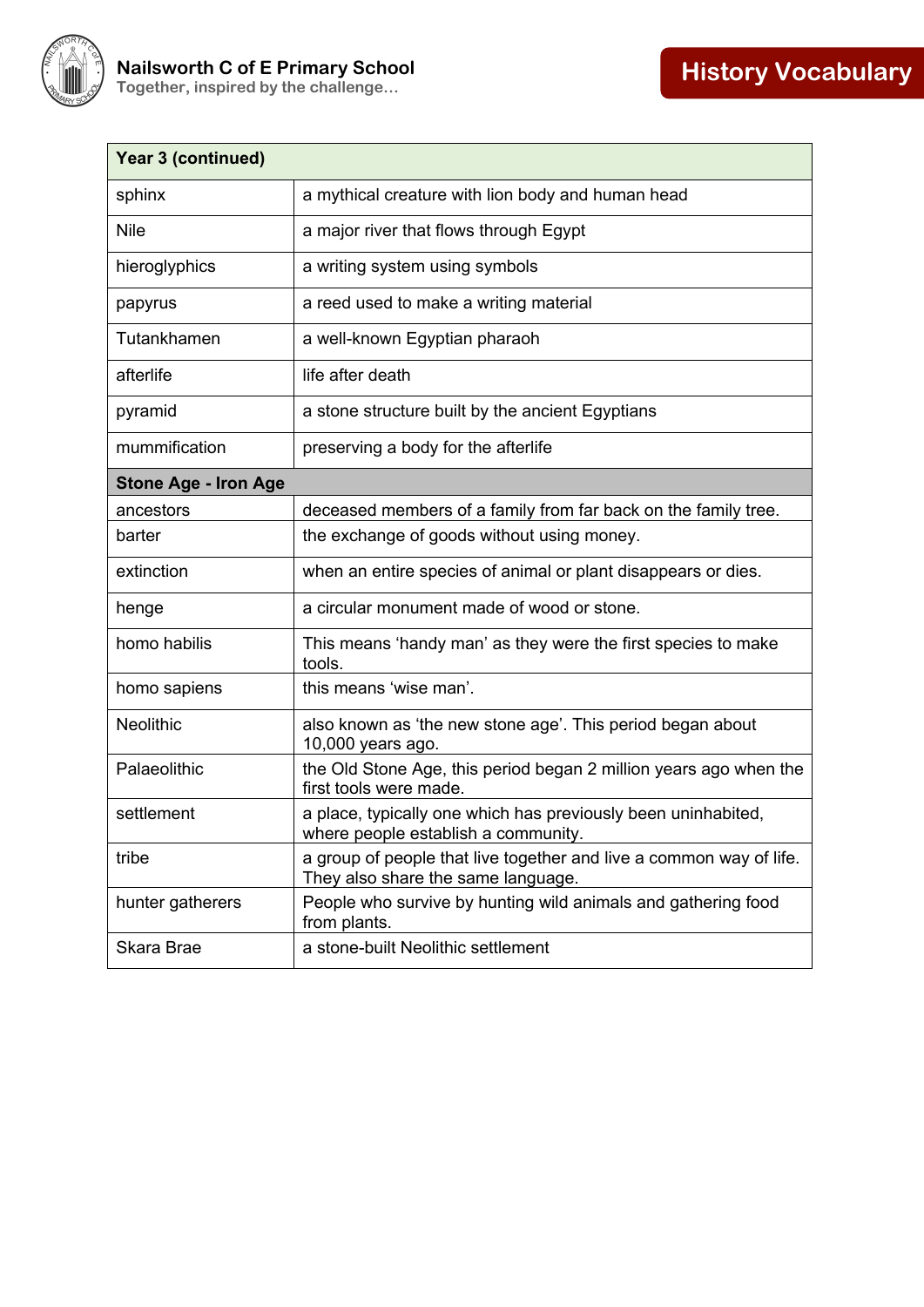

| Year 4                             |                                                                                                             |  |
|------------------------------------|-------------------------------------------------------------------------------------------------------------|--|
| Word                               | <b>Definition</b>                                                                                           |  |
| <b>Chronological understanding</b> |                                                                                                             |  |
| sequence                           | the following of one thing after another                                                                    |  |
| decade                             | a period of 10 years.                                                                                       |  |
| century                            | a period of 100 years.                                                                                      |  |
| chronological                      | arranged in or according to the order of time                                                               |  |
| ancient                            | something from a very long time ago.                                                                        |  |
| modern                             | Having to do with the present or current times.                                                             |  |
| timeline                           | It is used to describe the order in which events happened.                                                  |  |
| period                             | a section of time in history.                                                                               |  |
| sequence                           | The following of one thing after another                                                                    |  |
| decade                             | a period of 10 years.                                                                                       |  |
| continuity                         | the fact that something continues to happen or exist, with no<br>great changes or interruptions.            |  |
| <b>Historical enquiry</b>          |                                                                                                             |  |
| investigate                        | to observe or study by close examination                                                                    |  |
| artefact                           | an object of historical interest                                                                            |  |
| picture                            | an image of something or someone formed on a surface (as by<br>drawing, painting, printing, or photography) |  |
| locality                           | a place and its surroundings                                                                                |  |
| similar                            | having characteristics in common                                                                            |  |
| different                          | unlike                                                                                                      |  |
| changes                            | to make or become different                                                                                 |  |
| historian                          | a person who studies or writes about history.                                                               |  |
| historical event                   | famous or important time in history                                                                         |  |
| development                        | to create over time                                                                                         |  |
| compare                            | to examine for similarity or differences                                                                    |  |
| impact                             | a strong and powerful effect.                                                                               |  |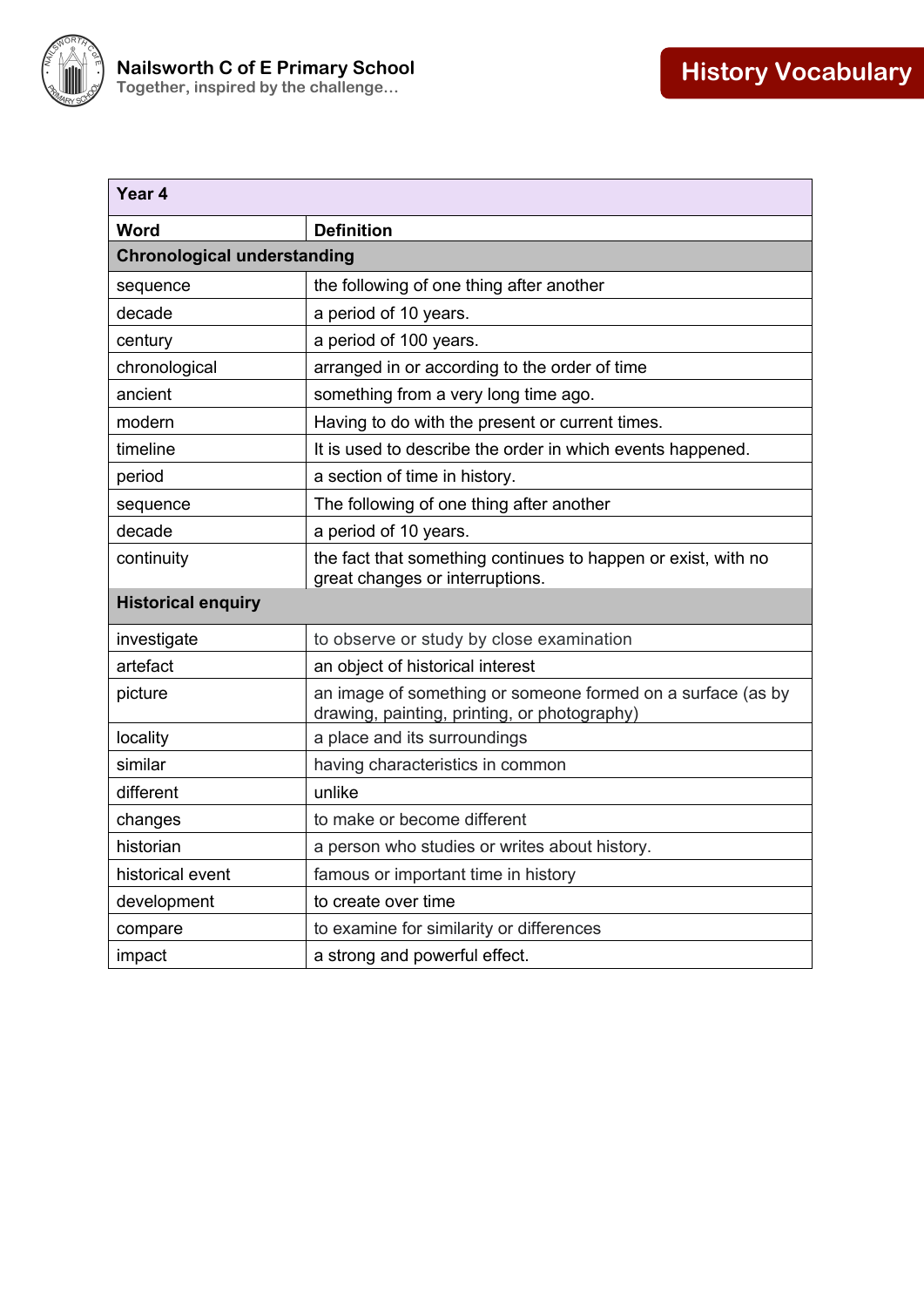

| Year 4 (continued)         |                                                                                                                                                                     |
|----------------------------|---------------------------------------------------------------------------------------------------------------------------------------------------------------------|
| <b>Roman Empire</b>        |                                                                                                                                                                     |
| Rome                       | the capital city of Italy                                                                                                                                           |
| empire                     | a group of territories or peoples under one ruler                                                                                                                   |
| invade                     | when soldiers enter a place or land with the intention of<br>occupying it.                                                                                          |
| conquer                    | to take control of people or land using military force.                                                                                                             |
| Emperor                    | the leader of an empire.                                                                                                                                            |
| legion                     | the main unit of the Roman army. It generally had around 5400<br>soldiers and was divided up into groups of men called cohorts<br>and centuries.                    |
| chariot                    | an open cart with two wheels, pulled by a horse, with someone<br>standing in the cart.                                                                              |
| circus                     | a large oval shaped stadium used for chariot races.                                                                                                                 |
| aqueduct                   | a manmade channel used for delivering water to Roman towns.                                                                                                         |
| Hadrian's Wall             | a barrier in northern England. It was built by the Roman Empire<br>to keep invaders from the north out of the ancient Roman<br>province of Britain.                 |
| <b>Ancient Greece</b>      |                                                                                                                                                                     |
| agora                      | the central meeting place in Ancient Greek cities.                                                                                                                  |
| <b>Alexander the Great</b> | a ruler of Ancient Greece who conquered much of the civilized<br>world from Greece to India including Egypt.                                                        |
| Athens                     | one of the most powerful Greek city-states, Athens was the<br>birthplace of democracy.                                                                              |
| chiton                     | a type of clothing worn by the Greeks. It was often made from a<br>single piece of cloth with a belt at the waist.                                                  |
| democracy                  | a form of government where citizens have a say in how they are<br>ruled including choosing their leaders and deciding on laws.                                      |
| Olympics                   | an athletic event held by the Ancient Greeks every four years.                                                                                                      |
| mythological creatures     | are magical creatures known in folklore and myth. They<br>sometimes have a mix of human and animal parts.                                                           |
| acropolis                  | the word <b>acropolis</b> in Greek means 'upper city'.                                                                                                              |
| citadel                    | a building in the middle area of a town or city. It may have a<br>fortress or castle in it. It is built as a defensive area and can be<br>known as a 'little city'. |
| columns                    | a support for buildings.                                                                                                                                            |
| Parthenon                  | a former temple on the Athenian Acropolis, Greece, dedicated to<br>the goddess Athena.                                                                              |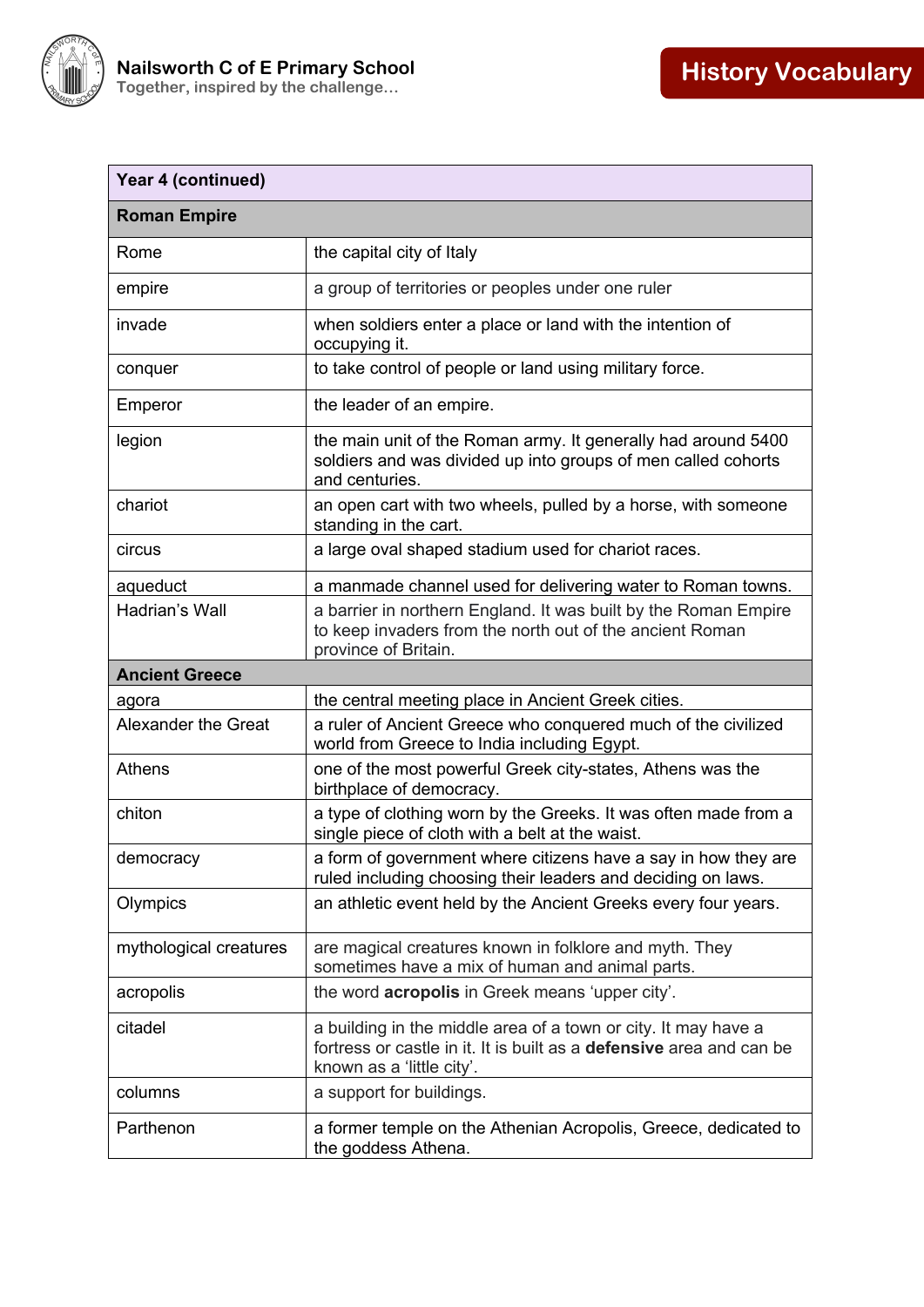

| Year <sub>5</sub>                  |                                                                                                                                                                                                                                         |
|------------------------------------|-----------------------------------------------------------------------------------------------------------------------------------------------------------------------------------------------------------------------------------------|
| <b>Word</b>                        | <b>Definition</b>                                                                                                                                                                                                                       |
| <b>Chronological understanding</b> |                                                                                                                                                                                                                                         |
| decade                             | a period of 10 years.                                                                                                                                                                                                                   |
| century                            | a period of 100 years.                                                                                                                                                                                                                  |
| chronological                      | arranged in or according to the order of time                                                                                                                                                                                           |
| modern                             | Having to do with the present or current times.                                                                                                                                                                                         |
| period                             | a section of time in history.                                                                                                                                                                                                           |
| legacy                             | things that live on after someone dies or after a civilisation or<br>event ends.                                                                                                                                                        |
| <b>Historical enquiry</b>          |                                                                                                                                                                                                                                         |
| investigate                        | to observe or study by close examination                                                                                                                                                                                                |
| artefact                           | an object of historical interest                                                                                                                                                                                                        |
| locality                           | a place and its surroundings                                                                                                                                                                                                            |
| historian                          | a person who studies or writes about history.                                                                                                                                                                                           |
| historical event                   | famous or important time in history                                                                                                                                                                                                     |
| impact                             | a strong and powerful effect.                                                                                                                                                                                                           |
| archaeologist                      | someone who studies things that people made, used, and left<br>behind. The goal of archaeology is to understand what people<br>of the past were like and how they lived. Scientists who study<br>archaeology are called archaeologists. |
| <b>Anglo Saxons</b>                |                                                                                                                                                                                                                                         |
| exile                              | not allowed to return to a place                                                                                                                                                                                                        |
| branding                           | burned with a hot iron                                                                                                                                                                                                                  |
| Jutes                              | groups of invaders/settlers from Jutland                                                                                                                                                                                                |
| Angles                             | members of a Germanic people, who, together with<br>the Jutes, Saxons, and probably the Frisians, invaded the<br>island of Britain in the 5th century CE.                                                                               |
| Saxons                             | groups of invaders/settlers from Saxony                                                                                                                                                                                                 |
| wergild                            | a form of payment used to settle disputes                                                                                                                                                                                               |
| <b>Britons</b>                     | people who originally lived in Britain before the invasion.                                                                                                                                                                             |
| <b>Picts and Scots</b>             | people who lived in Eastern and Northern Scotland.                                                                                                                                                                                      |
| raid                               | a surprise attack                                                                                                                                                                                                                       |
| invade                             | to enter and occupy land                                                                                                                                                                                                                |
| kingdom                            | an area ruled by a king                                                                                                                                                                                                                 |
| tithings                           | groups of 10 men responsible for the communities behaviour                                                                                                                                                                              |
| hue and cry                        | a common law practice where bystanders are called to<br>apprehend a criminal                                                                                                                                                            |
| oath keeper                        | someone who would swear the innocence of someone accused<br>of committing a crime                                                                                                                                                       |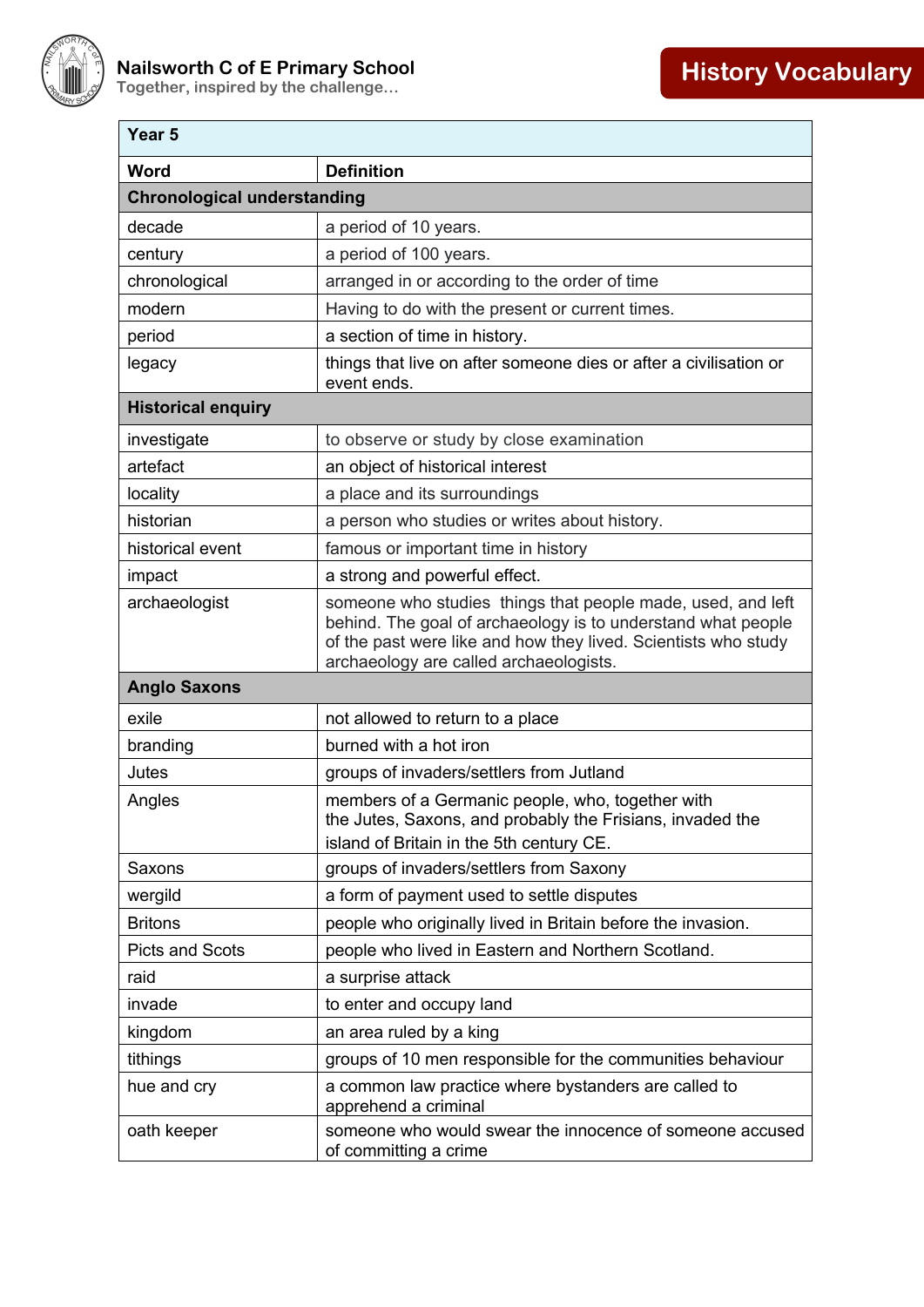

| <b>Year 5 (continued)</b> |                                                                               |
|---------------------------|-------------------------------------------------------------------------------|
| <b>The British Empire</b> |                                                                               |
| merchant                  | a person involved in trading goods                                            |
| colonies                  | a country or area controlled by another country that is often far<br>away     |
| slave                     | a person who is owned by another person and has to obey<br>them               |
| trade                     | buying, selling or exchanging goods between people,<br>companies or countries |
| imperial                  | belonging or relating to an empire                                            |
| conquest                  | taking control of a place through military force                              |
| empire                    | a group of countries ruled over by a single monarch or ruler                  |
| indigenous/ native        | naturally occurring in that place                                             |
| The East Indies           | India and the islands leading from it                                         |
| The West Indies           | parts of the North Atlantic and Caribbean                                     |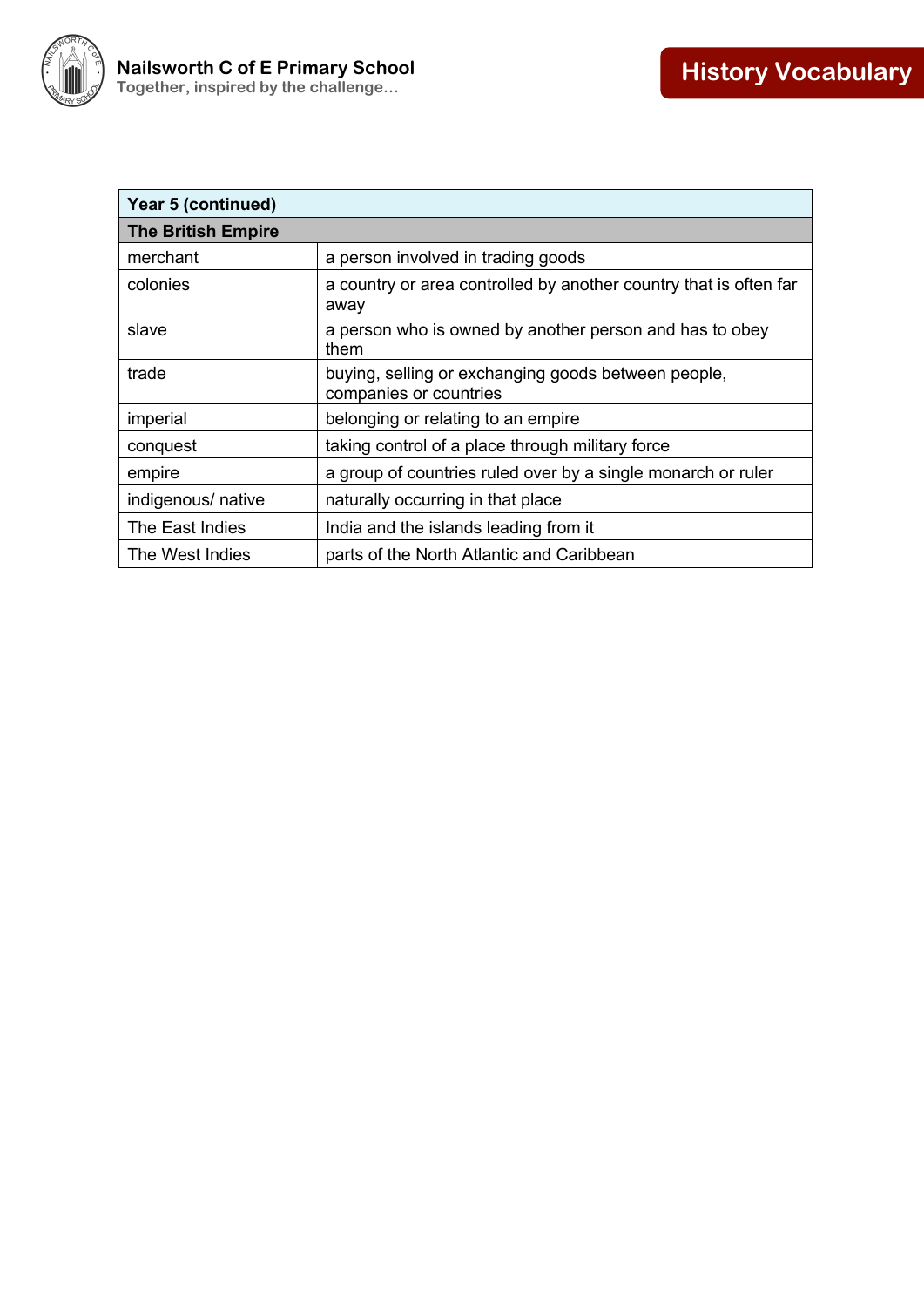

| Year <sub>6</sub>                  |                                                                                  |
|------------------------------------|----------------------------------------------------------------------------------|
| Word                               | <b>Definition</b>                                                                |
| <b>Chronological understanding</b> |                                                                                  |
| sequence                           | the following of one thing after another                                         |
| decade                             | a period of 10 years.                                                            |
| century                            | a period of 100 years.                                                           |
| chronological                      | arranged in or according to the order of time                                    |
| ancient                            | Something from a very long time ago.                                             |
| modern                             | Having to do with the present or current times.                                  |
| period                             | a section of time in history.                                                    |
| legacy                             | Things that live on after someone dies or after a civilisation or<br>event ends. |
| <b>Historical enquiry</b>          |                                                                                  |
| investigate                        | to observe or study by close examination                                         |
| artefact                           | an object of historical interest                                                 |
| impact                             | a strong and powerful effect.                                                    |

| <b>The Vikings</b> |                                                                                                                                                                                                                                        |
|--------------------|----------------------------------------------------------------------------------------------------------------------------------------------------------------------------------------------------------------------------------------|
| Dane               | someone who is from Denmark. The people of Britain called the<br>Viking invaders 'Danes', although they were from Norway and<br>Sweden as well as Denmark.                                                                             |
| danegeld           | payments of gold, silver or land given to the Vikings to make<br>them go away when they came to raid a country. This was to try<br>to avoid having to fight them.                                                                      |
| Danelaw            | an area of northern and eastern England that was under the<br>control of the Danes from the late 9 <sup>th</sup> century until the early 11 <sup>th</sup><br>century.                                                                  |
| exile              | send someone away from the area or country where they live.<br>This was used as a punishment in Viking times.                                                                                                                          |
| longhouse          | a Viking home made from<br>wood, stone or turf. The walls were made of wattle (sticks<br>woven together and covered<br>in mud). The roof was often thatched (covered in straw). Most<br>longhouses were between 15 and 22 metres long. |